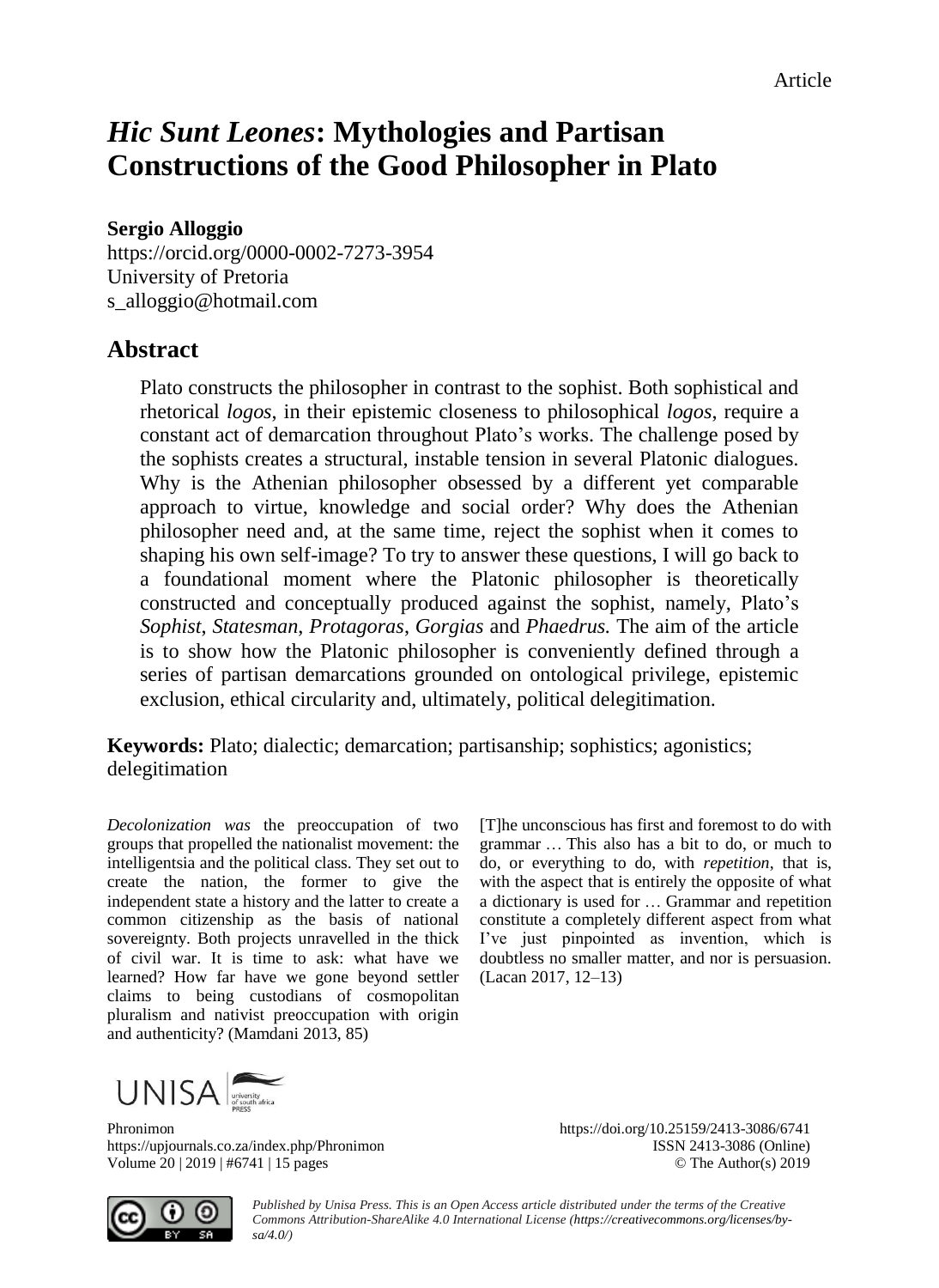## **German Shepherds and Wolves—Plato's Good Philosopher and his Mythological Foundations against the Sophists**

The former butcher is transformed into a dog. Henceforth all his virtues will be reduced to the virtue of a dog, pure "*dévouement*" [devotion] to its master. (Marx 1975, 164)

In principle, a porter differs less from a philosopher than a mastiff from a greyhound. It is the division of labour which has set a gulf between them. (Marx 1976, 180)

My path in this article<sup>1</sup> is to follow the conceptual production of the philosopher in some dialogues written by Plato; backwards and forwards in mythical narratives and strange incorporations that will follow the rhythms and modulations of their libidinal investments as well as theoretical practices. This article will be primarily dealing with disciplinary boundaries, theoretical conditions of self-affiliation, inner vaults and implicit exclusions required to produce the good philosopher against the bad sophist.

I start from one of Plato's most elusive yet dense works, the dialogue traditionally named *Sophist* and with an analogy contained in it. It is a double metaphor; better, a philosophical chiasmus that I shall accept as it is for now and problematise in the rest of this article: "[y]et the Sophist has a certain likeness to our minister of purification. Yes, the same sort of likeness which a wolf, who is the fiercest of animals, has to a dog, who is the gentlest. But he who would not be found tripping, ought to be very careful in this matter of comparisons, for they are most slippery things" (*Sophist* 231a). <sup>2</sup> Plato tells us in different places in his works that he always wanted to write a dialogue called *Philosopher*, a book that, together with two other dialogues he actually wrote, namely *Sophist* and *Statesman*, would have given us a trilogy on the three major figures of his body of work.<sup>3</sup> But Plato never wrote the *Philosopher*, he never finished and released a dialogue on the philosopher.<sup>4</sup> This means that we get his living portray of the philosopher only *ex contrario*, that is via his constructions and prescriptions of what a philosopher should be and do against his worst enemies,

<sup>1</sup> An earlier version of this article formed the first part of a paper presented at the international workshop "What-Is Questions and Philosophy," 11–13 May 2018, Rhodes University, Makhanda, South Africa. I would like to thank Bryan Mukandi for his comments, substantial feedback and careful reading of the article. The Latin phrase *hic sunt leones* (here there are lions) refers to the medieval practice among European cartographers of labelling unknown and unexplored lands in Africa and Asia with phrases evoking exotic animals, horrible monsters and sub-humans (*plurima ferra praua hic sunt*; *in istis partibus sunt dragones et serpentes*; *homines sine inteleto*, etc). For a critical review on the actual historical occurrences of these Latin phrases in ancient maps, see Van Duzer (2014).

<sup>2</sup> Unless stated otherwise, all translations of Plato's dialogues are from Plato (1871). I cite the Stephanus numbers to easily locate passages and lines in the dialogues.

<sup>3</sup> *Sph.* 217a4, *Timaeus* 19e and *Statesman* 257a4.

<sup>4</sup> On these questions, see Notomi (1999, 23–25). Notomi's entire book is an indication of how it is impossible to theoretically disentangle the sophist from the philosopher in a clear, univocal way.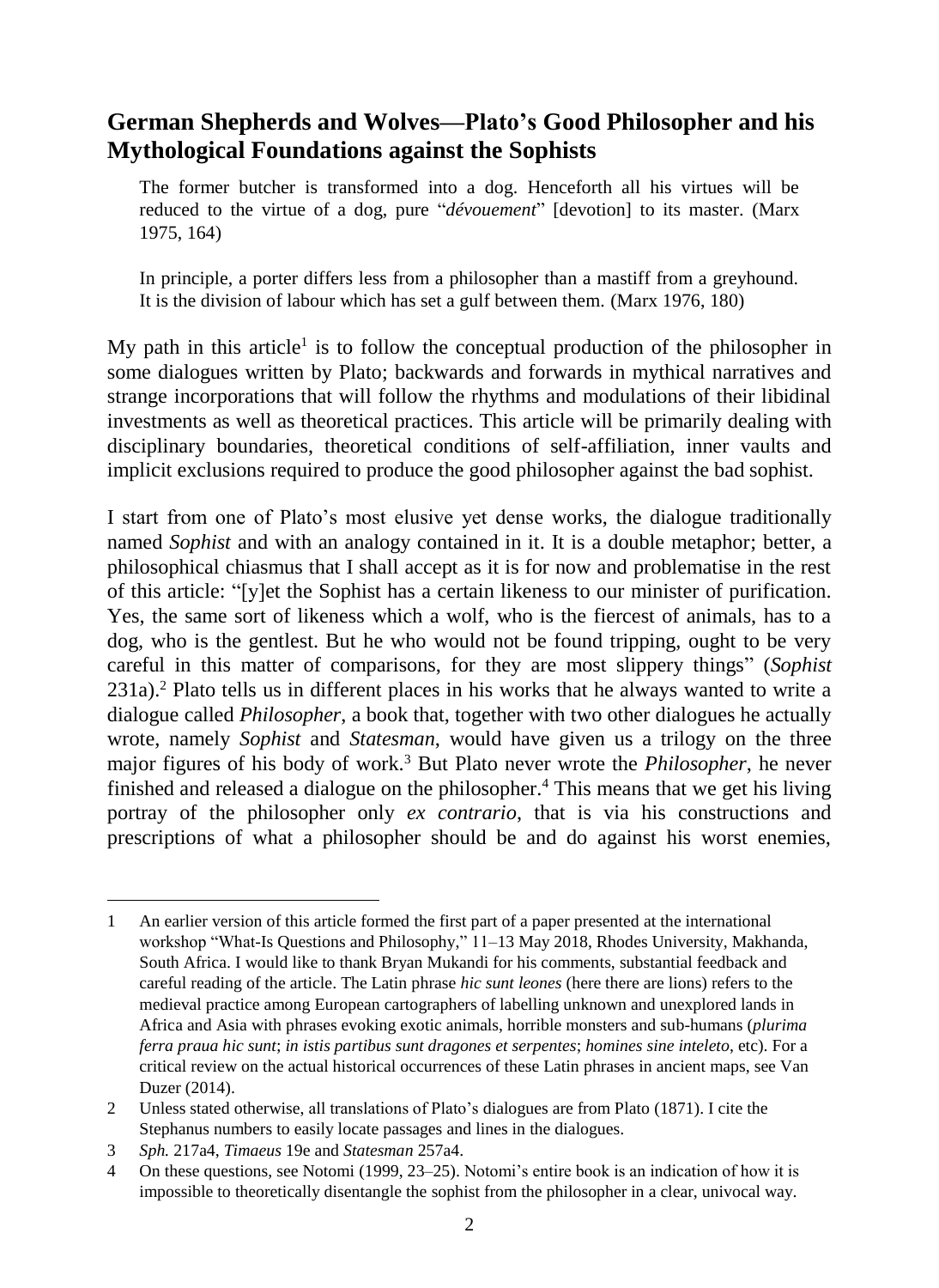namely, evil politicians, bad rhetors and deceiving sophists.<sup>5</sup> As explained in the quote above, the philosopher, or "minister of purification" is similar to a dog, a friendly, loyal and gregarious animal, $6$  while the sophist is like a wolf, a scary and untameable wild animal; they are alike but, at the same time, they are not. And this relation of likeness—"a certain likeness"—is that which Plato, in those dialogues that primarily deal with *bellicose* sophists and *ignorant* politicians, is mostly concerned about. In his *Protagoras*, *Gorgias*, *Phaedrus*, *Sophist* and *Statesman*—the dialogues I will be mainly focusing on in this article—Plato constructs and erects a tireless discursive and textual machinery to theoretically separate and conceptually demarcate the German shepherd from the black wolf; that is the good philosopher from the bad sophist, or, in other words, the rightful model-maker from the crooked shadow-maker.<sup>7</sup> In what follows, I shall put aside the *Republic*: I am only going to reflect on those dialogues I mentioned, even though they all present arguments and argumentations very similar to what we read throughout Plato's *Politeia*.

The Socratic *elenchus* and the Platonic division (*diakritike*) and collection (*synagoge*) are implemented to catch the wolf in the net of dialectic.<sup>8</sup> German shepherds seem to be in endless controversy with wolves about the nature of justice, virtue, and happiness; and this controversy, we are told, is "a war of words ... we have been accustomed to call argumentation" (*Sph.* 225a–b). It is within this "war of words" that Plato needs and makes use of what he calls the "art of discerning or discriminating"; an apparently neutral art of "purification" called dialectic, which purges, makes comparisons, demarcates uniformity from deformity, and separates order from

-

<sup>5</sup> On the vexed problems of why Plato only wrote and released dialogues and not treatises, dialogues that never present a character named Plato nor directly discuss his theories, in short, the mouthpiece problematics, a good introductory tool on these multi-layered issues is Press (2000), esp. Introduction, Part I and III. I hold what Holger Thesleff (2000, 55) describes as the general sense position: "Plato's 'mouthpiece', in a general sense, is each dialogue as a whole—irreducibly, insofar as it is authentic or at least semiauthentic."

<sup>6</sup> These descriptions are of course contingent on the social history of interactions between dogs and humans. For instance, during apartheid dogs were not automatically perceived as friendly animals by the vast majority of South Africans.

<sup>7</sup> Irigaray (1985) deconstructs with psychoanalytical expertise Plato's obsessive characterisation, in the allegory of the cave, of philosophical light against non-philosophical shadows.

<sup>8</sup> On this difficult hunt in *Sophist* in relation to Socrates' opening words echoing *Odyssey* and Odysseus' multiform abilities, see Bordoy (2013). He also highlights Plato's "obsessive insistence" on portraying the divinity as well as the philosopher as immutable, a feature shared with ideal Forms that qualify philosophers as the only rulers since they are the only ones who can determine, via *diairesis*, genus and class of everything.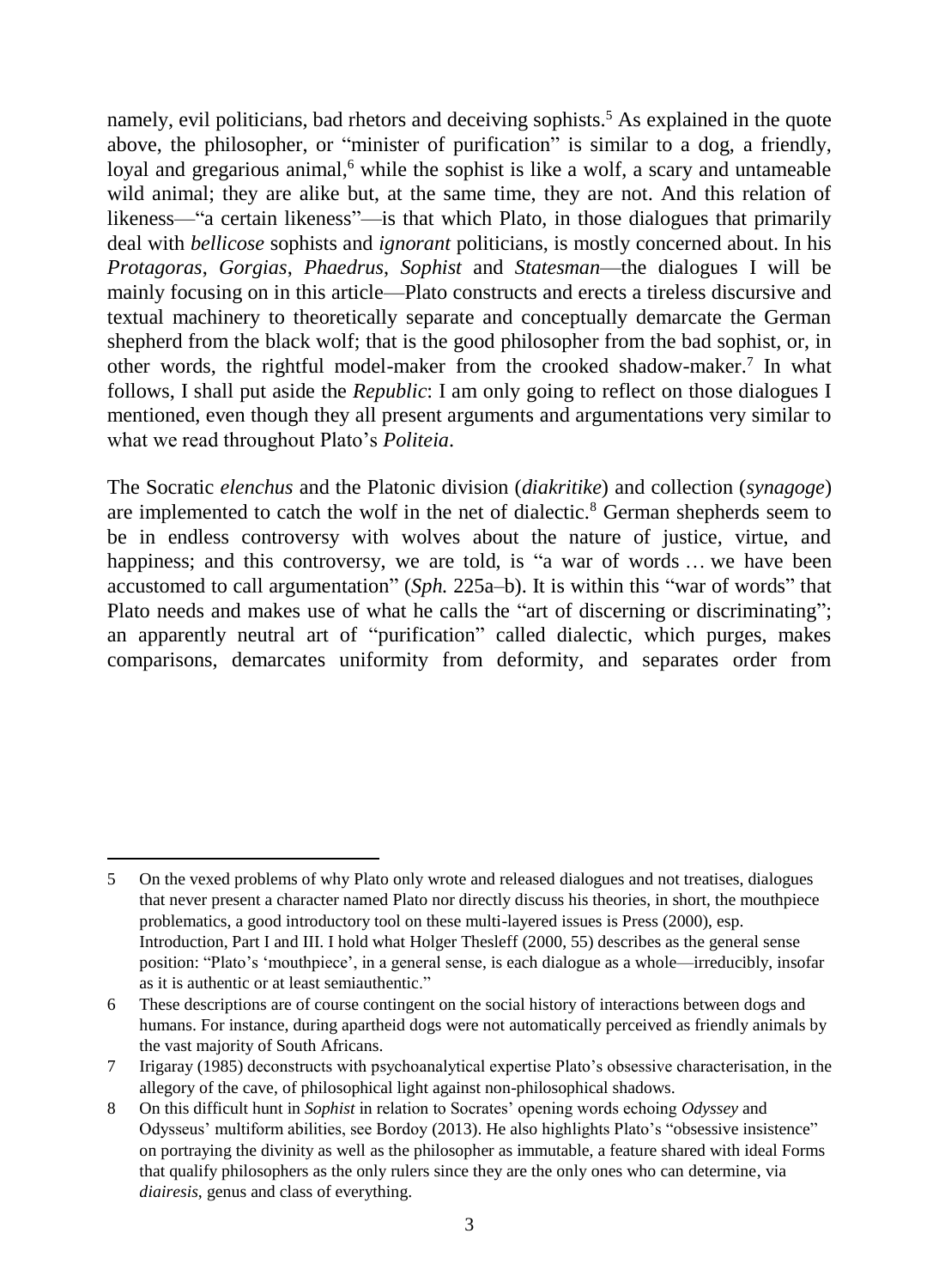disorder in order to "leave the good and to cast out whatever is bad" (*Sph.* 227d).<sup>9</sup> More specifically, evil in Plato can always be traced back to disagreement as he argues that "disease and discord are the same" and "deformity" is in constant need and "want of measure" (*Sph.* 228a). Disagreement calls for refutation, and once the wolves have been refuted and silenced, dialectic can finally produce good people out of them as "reason is the lord of the hunt."<sup>10</sup>

Once reason is on the side of the minister of purification, unreason is conversely on the side of the minister of contradiction, who is constantly portrayed as the master of *simulacra* and not-being, a "many-headed" enemy who, in this *war of words*, forces Plato to acknowledge in language and on earth the co-existence of being with notbeing. As such, it is in his war waged against the sophists that Plato understands the necessity of consuming his double patricide on Parmenides and Heraclitus: a move that, in fact, is a necessary step to create his own version of dialectic. Thus, the sophists make Plato understand that being and not-being are always bound together in some form of linguistic and epistemological contradiction when we speak about and

<u>.</u>

<sup>9</sup> Gill (2010) states that "[t]he Stranger's lecture on parts (e.g. barbarian) and kinds (forms characterized by some positive feature) is misleading, because it suggests that division starts at the top of a tree with some wide kind, which breaks at natural joints into sub-kinds. But that is not the way dichotomous division works. The target at the *bottom* of the tree—however vague or even misguided the initial conception of it—determines the selection of the wide kind at the start, the proper first division, and relevant next steps. Different target kinds (the angler, the sophist, the statesman) prompt the investigators to carve up the world in different ways … what counts as a 'natural joint', a proper break between kinds, depends on the goal of the investigation. The present target is statecraft, and its definition, when ultimately discovered, will mention humans, since the city is the object of the statesman's knowledge, and humans make up a city, but the essence of statecraft depends on its *perspective* on humans, as members of a city" (Gill 2010, 191–2). Brown (2010) explains further: "division of a whole into forms (or kinds) is never a *de novo* division, rather, it is a division of a whole into its forms (or its kinds), just as the butcher divides a carcass into its parts, according to the joints, i.e. the place at which the limbs join. Correct dividing into forms is presented as a matter of *discerning* pre-existing distinctions in the subject, and, to that extent, dividing according to those distinctions. But it is this very presumption that raises the most acute difficulties for understanding the method of division, especially as demonstrated in *Sophist*. For the metaphor of cutting up a carcass into parts according to its joints strongly suggests both that the divisions are objective, and (though less definitely) that there is only one correct way to divide a given subject-matter. But when the Stranger claims to discern divisions in *Sophist* and *Politicus*, these often seem arbitrary, whimsical, or designed to make a particular point" (Brown 2010, 156–7). Brown adds: "it is hard to separate sophistry from philosophy ... In fact it becomes clear that at none of the cuts in this division is the practice of philosophy firmly distinguished from that of sophistry on our intuitive understanding of Plato's distinction between them. That is, there is no explicit reference to what from earlier works we have been led to hold is a key difference between true philosophy and sophistry, that the former undertakes its investigations seriously and aiming to discover the truth, while the latter is careless of truth but aims instead at prestige, victory, or money. Instead, the socalled distinguishing features at each of the cuts fit some philosophers as well as sophists" (Brown 2010, 162).

<sup>10</sup> *Sph.* 235b–c: «if the sophist stands his ground against us at first, we will seize him by the orders of reason, our king, (*kata ta epestalmena hupo tou basilikou logou*) then deliver him up to the king and display his capture»—I find Harold N. Fowler's translation (Loeb edition) more effective.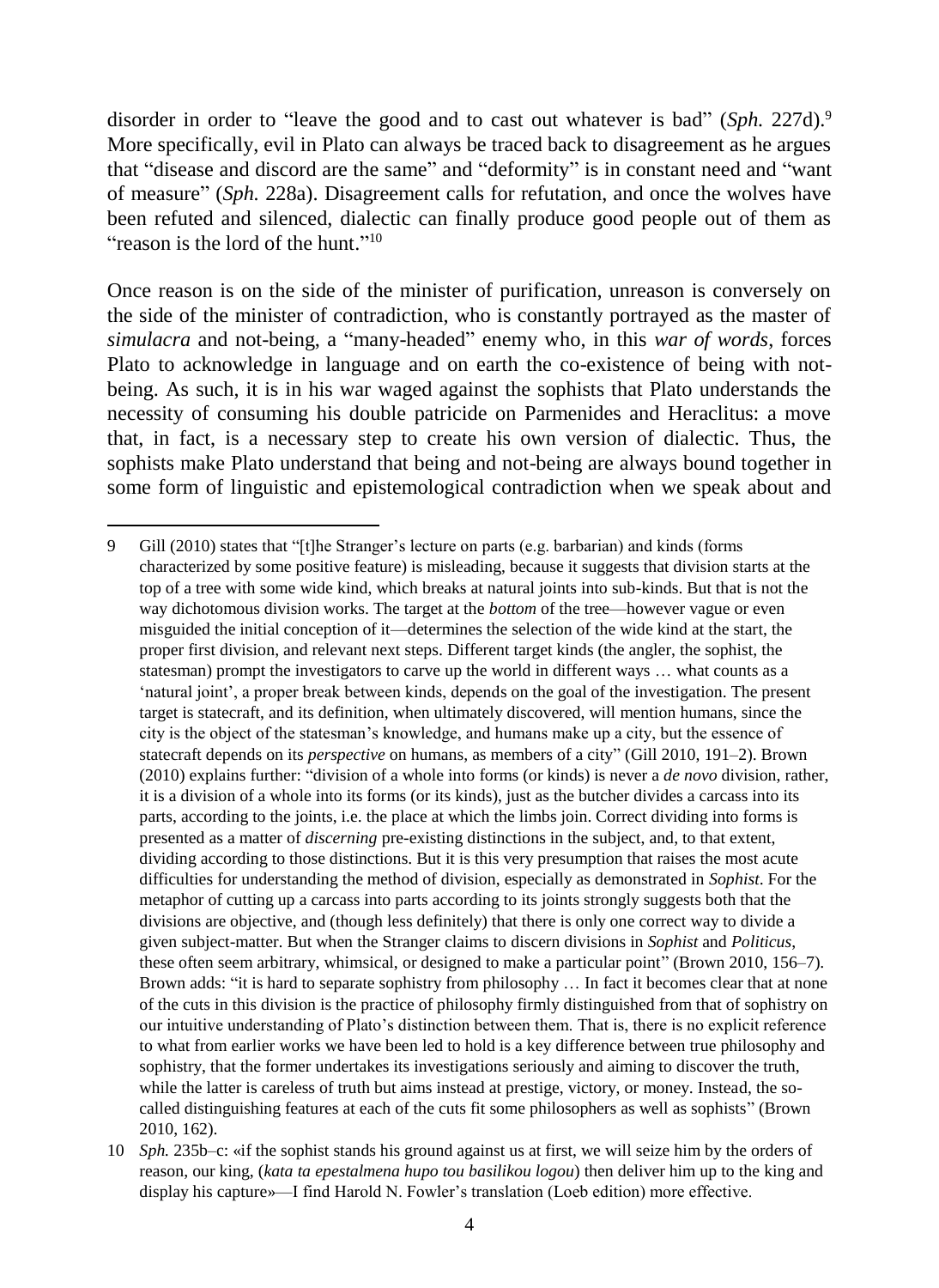symbolise the body or any other form or matter on earth. But this understanding about the co-existence of being with not-being must only be a preliminary stage within the Platonic science of division. The "friends of ideas"—the true philosophers—get the legitimacy of their linguistic divisions and analytic demarcations from what Plato calls "heaven and the unseen world" since the "true essence consists of certain intelligible and incorporeal ideas" (*Sph.* 246b). In what follows, I am going to discuss four main aspects of Plato's conceptual economy of the good philosopher.

First aspect: the "friends of ideas" or idealists are always depicted as better human beings than materialists, sophists, and rhetors or, as Plato calls them, the "friends of earth": "[w]ith those who make being to consist in ideas, there will be less difficulty, for they are civil people enough; but there will be very great difficulty, or rather an absolute impossibility, in getting an opinion out of those who drag everything down to matter" (*Sph.* 246c–d). The line that divides up civilised thinkers from uncivilised ones, the "absolute impossibility" runs across the acceptance of true concepts, notions, ideas and forms as they are correctly articulated by Plato in his works. It is only with these civilised thinkers that it is possible to have symbolic exchanges, pleasant conversations and reassuring discussions, as they know the true art that measures everything. The uncivilised scholars, on the other hand, helplessly debating and disputing with no care for any truth nor real kind, constantly contest the established order of priorities when it comes to symbolising the philosophical scene, its fetishes, projections and identifications:

But these persons, because they are not accustomed to distinguish classes according to real forms, jumble together two widely different things, relation to one another, and to a standard, under the idea that they are the same, and also fall into the converse error of dividing other things not according to their real parts. Whereas the right way is, if a man has first seen the unity of things, to go on with the enquiry and not desist until he has found all the differences contained in it which form distinct classes; nor again should he be able to rest contented with the manifold diversities which are seen in a multitude of things until he has comprehended all of them that have any affinity within the bounds of one similarity and embraced them within the reality of a single kind. (*Stat.* 285a–b)

Obviously, the friends of earth are perceived as philosophical troublemakers who do not recognise the intrinsic value of rational accounts when it comes to analyse and agree on transcendent realities and transcendental axioms.<sup>11</sup> As such, they are depicted as showing no interest, nor desire for what *really* counts in philosophy:

But people seem to forget that some things have sensible images, which are readily known, and can be easily pointed out when anyone desires to answer an enquirer without any trouble or argument; whereas the greatest and highest truths have no

<sup>11</sup> See Lyotard (1988, 19–26) on the narrative, argumentative and philosophical operations implemented by the Platonic friends of forms to produce and impose *homologia* on the friends of earth.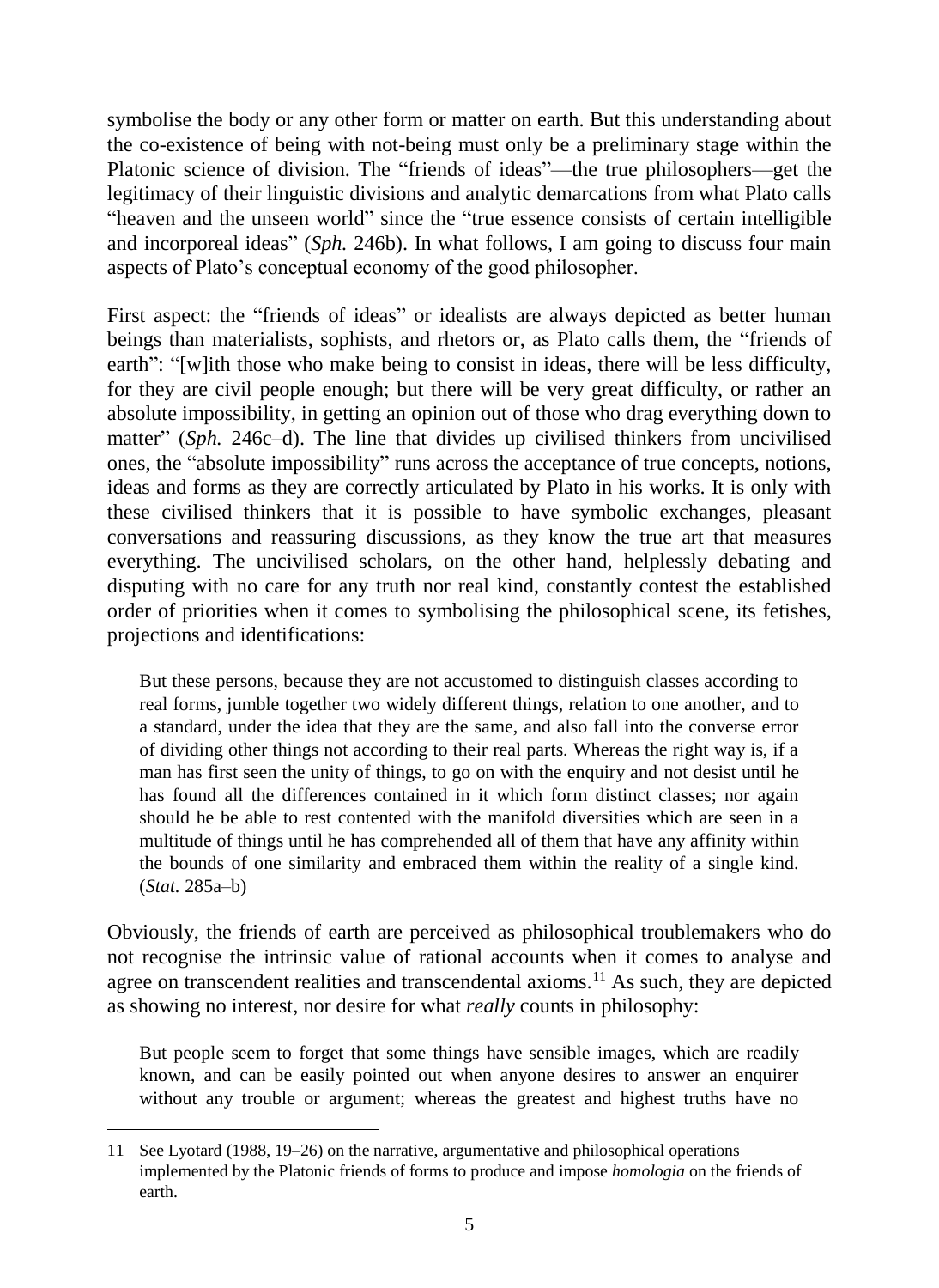outward image of themselves visible to man, which he who wishes to satisfy the soul of the enquirer can adapt to the eye of sense, and therefore we ought to train ourselves to give and accept a rational account of them; for immaterial things, which are the noblest and greatest, are shown only in thought and idea, and in no other way, and all that we are now saying is said for the sake of them. (*Stat.* 285d–286b)

And, most importantly, from the argumentative mistake of not acknowledging Plato's truths, the theoretical ostracisation of wolves requested by German shepherds must immediately be followed by social and political exclusion:

But who are these other kings and priests elected by lot who now come into view followed by their retainers and a vast throng, as the former class disappears and the scene changes? They are a strange crew. A minute ago I thought that they were animals of every tribe; for many of them are like lions and centaurs, and many more like satyrs and such weak and shifty creatures―Protean shapes quickly changing into one another's forms and natures; and now, I begin to see who they are … The chief of Sophists and most accomplished of wizards, who must at any cost be separated from the true king or Statesman, if we are ever to see daylight in the present enquiry (*Stat.* 291a–c). The members of all these States, with the exception of the one which has knowledge, may be set aside as being not Statesmen but partisans―upholders of the most monstrous idols, and themselves idols; and, being the greatest imitators and magicians, they are also the greatest of Sophists. (*Stat.* 303c)

It is through a double act of philosophical delegitimation and socio-political segregation that what we call Platonic *dialogues,* construct and produce their own theoretical order, libidinal attitudes, and need for regular exchanges among dialecticians whose speculations and linguistic analyses permanently reinforce each other. In textual constructions erected to challenge and hide both philosophical partisanship and speculative circularity, Plato shapes his arguments and argumentations while constantly trying to avoid theoretical practices that do not mirror his own $<sup>12</sup>$ </sup>

But where the company are real gentlemen and men of education, you will see no flute-girls, nor harp-girls; and they have no nonsense or games, but are contented with one another's conversation, of which their own voices are the medium, and which they carry on by turns and in an orderly manner … and a company like this of ours, and men such as we profess to be … prefer to talk with one another, and put one another to the proof in conversation. And these are the models which I desire that you and I should imitate. (*Prot.* 343c–348a)

Second aspect: both Plato's ethics of conversation and philosophical analysis reflect, produce, and are grounded on an ontological privilege granted to the soul as the only inner place which mutually connects every level of existence to each other. It is only

<sup>12</sup> Derrida (1981) inscribes Plato's attempts to separate philosophy from both rhetoric and sophistry as originally and irremediably contaminated by the logic of the supplement (here manifested as *pharmakon*), esp. pp. 103–119, 125–133, 149–155, 165–169.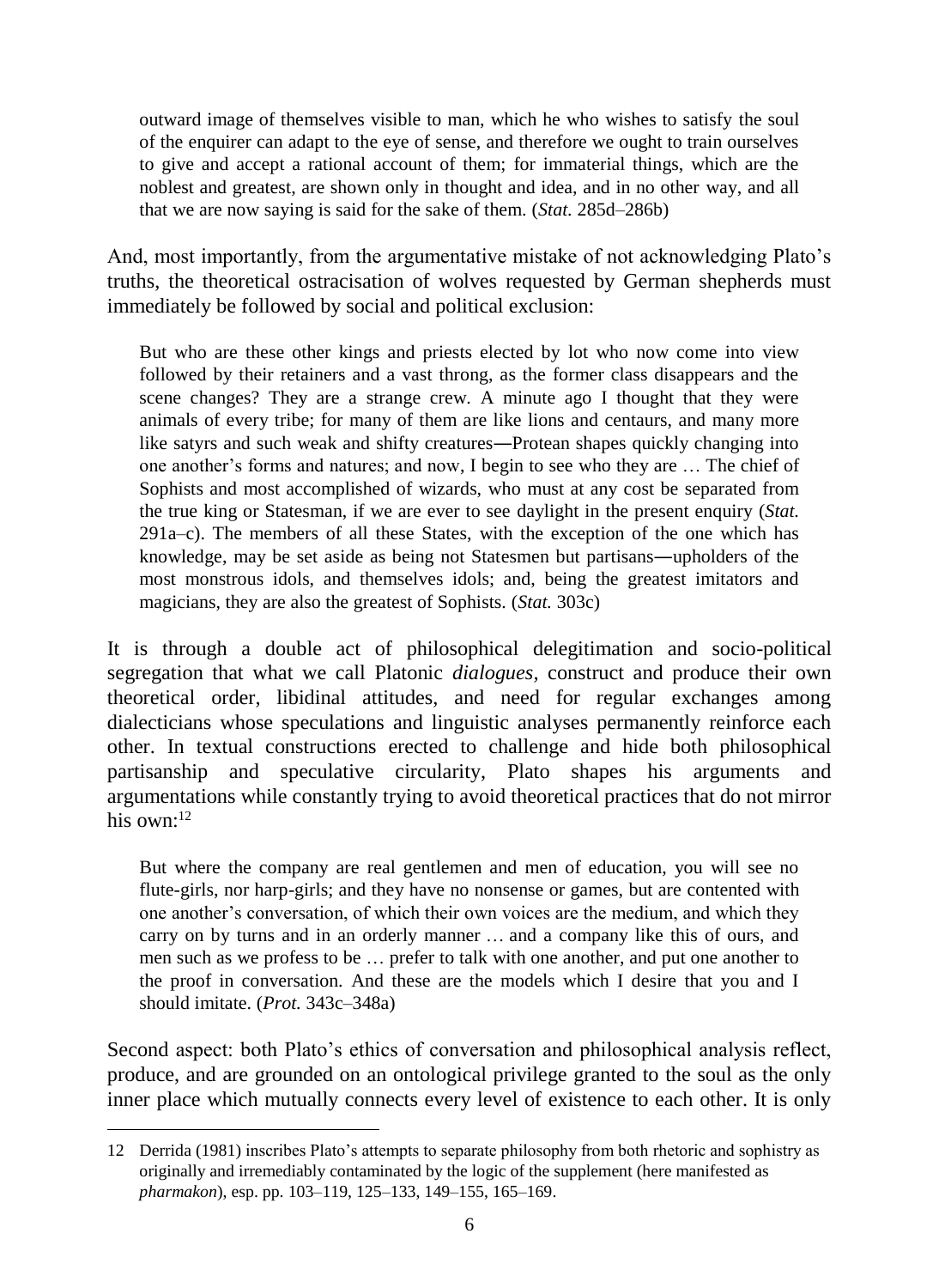within the soul that dialectic gets connected to ontology, ontology to epistemology, epistemology to ethics, ethics to politics, politics to ontology, dialectic to epistemology, and so on. And this infinite, systematic circularity finds in the nature and essence of the soul its constant principle and stable axiomatics. When it comes to separate philosophy from both rhetoric and sophistry, we see how in Plato *elenchi*, divisions, *dialectike*, *synagoge* and philosophical analysis are shaped by and must reflect the clear-cut difference between two heterogeneous realms of experience: opinion and true knowledge, that is *doxa* and *episteme*. And this epistemological divide finds its source in the Platonic privilege for an ideal form of ontology. Ideal Forms, to be found in a transcendent ontological realm, provide the true legitimate framework to every possible experience, the privileged form of life that informs every decision on how to separate and demarcate the philosopher from the sophist, true philosophy from mimetic sophistry. <sup>13</sup> The only pure human part that shares elements with Forms and Ideas is the soul, and everything that does not represent them is not only epistemically wrong, it is also an injustice made to the soul and its constant search and quest to go back to the divine realm of Forms, that sublime place where it originally comes from.<sup>14</sup>

The body, as we can easily imagine, gets in the way with its urges and opposing, ambivalent desires, interfering with the ontological relationship between the soul and the ideal sphere of Forms. In this sense, ethical wrongdoings originate from ignorance of true knowledge: what one thinks to be the best possible course of conduct always turns out to be irrational when it is rational only to do and want what philosophers know to be true. In fact, the premise of Platonic intellectualism lies in the undisputable equivalence of knowing what the good *really* is with doing what one *really* desires. Another corollary to Plato's intellectualism is the theory of the unity of virtues: having a virtue such as temperance or courage implies that one, somehow, has and displays by default all other virtues because they all come from the true knowledge of good and evil. For ethics becomes a branch of dialectic, the art of measurement cannot be satisfied by what is better and worse, greater and smaller or, in other words, with partial degrees whenever one is facing ethical dilemmas. Ethics needs to display a univocal and unambiguous analytic, which eventually grounds itself in transcendent principles and standards of absolute goodness, truth and, of course, knowledge:

Now suppose happiness to consist in doing or choosing the greater, and in not doing or in avoiding the less, what would be the saving principle of human life? Would not the art of measuring be the saving principle; or would the power of appearance … Would

<sup>13</sup> See Nehamas (1990) for a general introduction to this partisan self-demarcation within Anglo-Saxon historiography. However, Nehamas does not investigate how Plato's injunction to theoretically discredit rhetoric and sophistry plays an important role in Aristotle as well, since he accepts the Aristotelian foundation of syllogistic reasoning unambiguously. For a more nuanced understanding of the Platonic-Aristotelian relation to rhetoric and sophistry, see Ryle (1966), esp. chs. 4–5; Cassin (2014), esp. Introduction and chs. 1–2.

<sup>14</sup> For religious connotations (initiations and mystery-rites) underlying dialectic as the art of purification of the soul in Plato, see Bernabé (2013).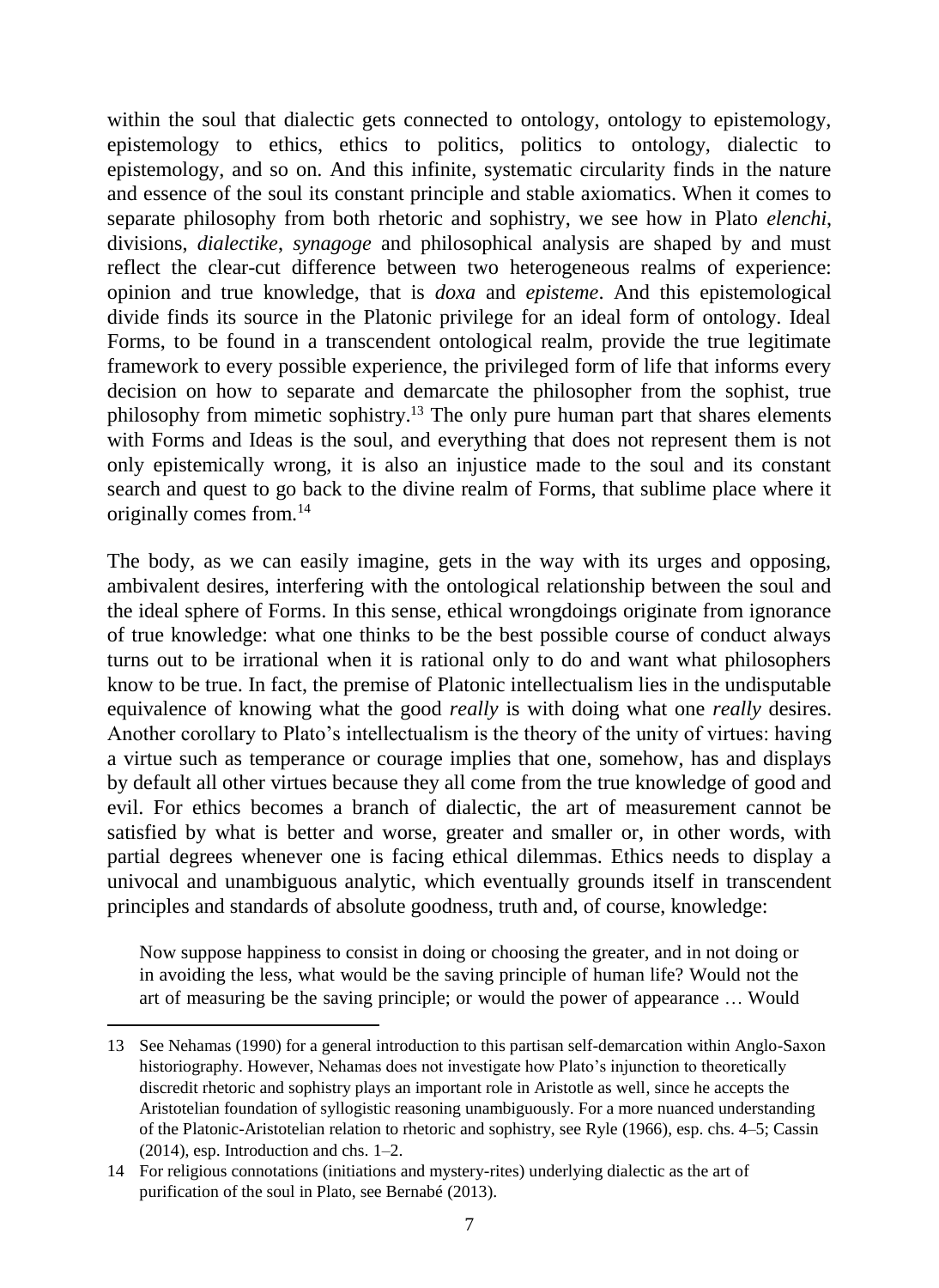not mankind generally acknowledge that the art which accomplishes this result is the art of measurement … What would be the saving principle of our lives? A knowledge of measuring, when the question is one of excess and defect, and a knowledge of number, when the question is of odd and even … Men err in their choice of pleasures and pains; that is, in their choice of good and evil, from defect of knowledge; and you admitted further, that they err, not only from defect of knowledge in general, but of that particular knowledge which is called measuring. And you are also aware that the erring act which is done without knowledge is done in ignorance. This, therefore, is the meaning of being overcome by pleasure―ignorance. (*Prot.* 356d–357e)

Ethical knowledge in Plato is usually shown to present clear-cut divisions between means and ends and this is usually how interlocutors are defeated in their ignorance of what ends or means *really* are. But it is the language we use to describe, the vocabulary and genres of discourse we choose to employ in defining means and ends that create fixed divisions in the very definitions we use. In fact, different definitions imply that some means can be part of some ends and vice versa—what counts as means or ends in the cognitive or logical can be quite different from what counts as means or ends in the aesthetic or the political. It is how we consciously or unconsciously choose to *describe* experience and value-terms, for instance from a decolonial point of view or from a liberal perspective, that generates the shifting relation between existential means and philosophical ends. But in ethical matters, Socratic *elenchus* and Platonic *diairesis* employ a narrow understanding of polarised divisions based on either/or classifications to prove that true knowledge must be consistent with itself. On the other hand, it is the very assumption that consistency of beliefs in ethical problems equals to ethical truth that could be questioned. For instance, in *Gorgias* we see Plato using a series of arguments based on linguistic ambiguities to exclude the epistemic legitimacy of any shared and communal understanding as acceptable source of ethical truths—while this collective epistemic legitimacy is countered by a consistency of belief professed by one single person who ultimately grounds his philosophical claims on invisible entities (*Gorg.* 471d3–475e). And the same epistemic exclusion also takes place when, in the same dialogue, Plato theorises on how and by whom political power should be exercised (*Gorg*. 489a– 492e). The only universal ethical values, when it comes to guiding oneself in moral life, are the philosopher's true knowledge and his art of measurement. We can then argue that justice becomes here political subjugation to the philosophical guardians when it is only based on the strict correlation between physicians prescribing health and philosophers who, by virtue of their expertise, dialectic and superior *episteme*, are the only ones with magisterial power and epistemic authority to prescribe what is good for the souls and bodies of any citizen.

In Plato, philosophy as superior knowledge always aims at the ideal ontological order, which by itself produces, must enable and implement justice and moderation. But this whole syllogism follows only if we, first, accept the premise that politics is like medicine and, secondly, do not question how political authority over justice and injustice must be based and solved by a sort of ontological understanding of ethico-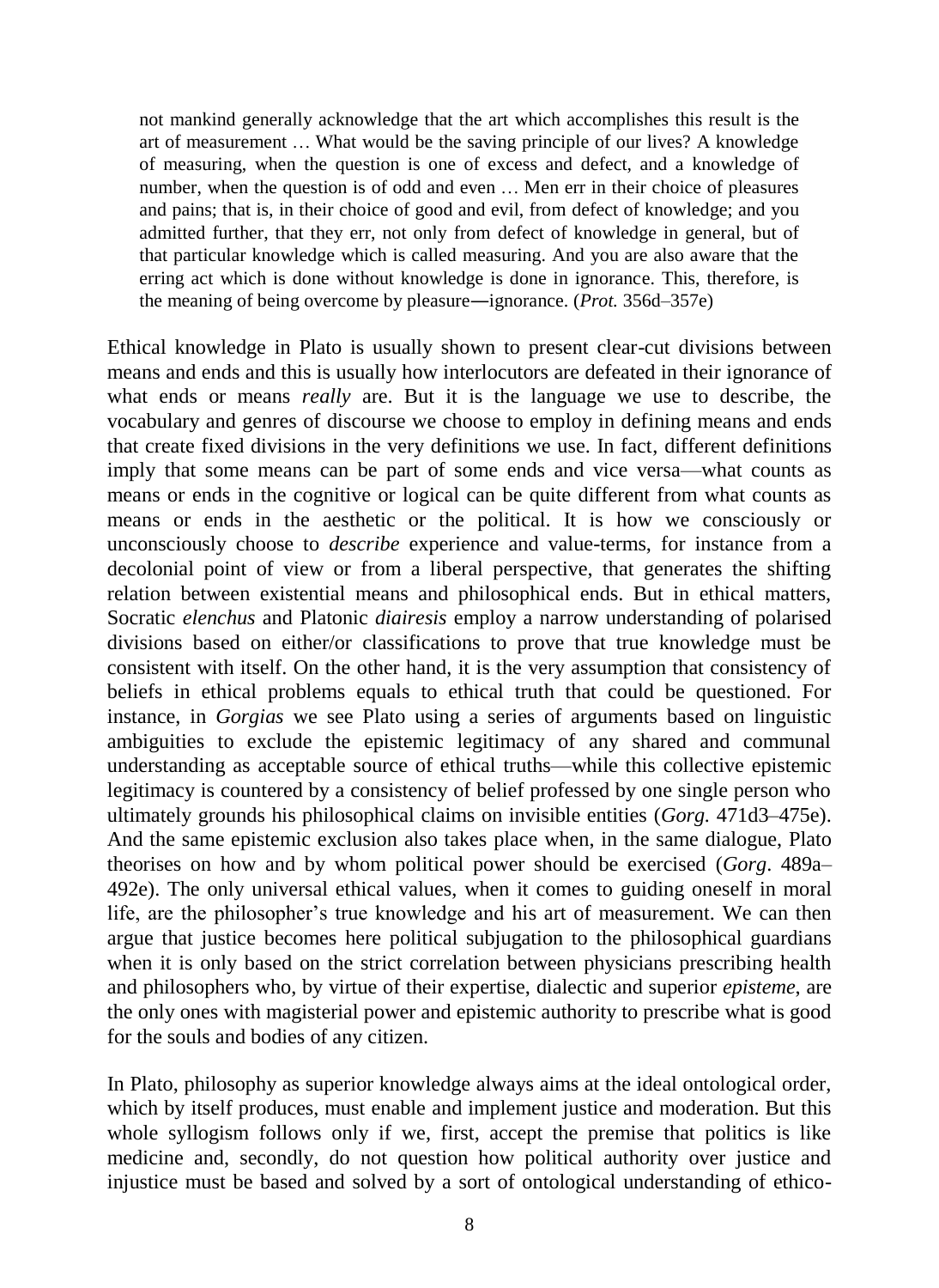political matters exercised by experts who happen to be in power not by elections. Moreover, this syllogism is usually supplemented by Plato with myths about fair retribution in the after-life as we read at the end of *Gorgias* and *Republic*. It is as if he saw that his chains of arguments were not producing universal agreements among his fellow Athenians, politicians or men of knowledge.

Thirdly, philosophy can be read in Plato as a partisan self-partition of sophistics.<sup>15</sup> Since Platonic philosophy and sophistics share so many discursive tools and conceptual apparatuses, Plato, especially in *Statesman* and *Phaedrus*, carefully demarcates good rhetoric, that is philosophy, from bad rhetoric, that is sophistics. Such ambivalence is so strong as both philosophy and sophistics aim at the same thing, which is persuading the soul through speech and writing. Philosophical speeches and sophistical speeches are set about the soul to persuade it, but sophists in Plato's dialogues achieve their ends, we are told, without caring about the nature of the soul. And as we saw earlier, the soul is the most strategic element in Plato's philosophy, and it is by no chance that the actual mechanisms and workings of Plato's rhetorical and speculative machinery of philosophical delegitimation against the sophists centre around the transcendent origin of the soul. This whole theoretical edifice relies on invisible and untraceable foundations whose dynamics Plato constantly makes visible and ventriloquises through myths, tales and philosophical analyses.<sup>16</sup> But, how should we call the act of ventriloquising an invisible entity? Isn't this act an act of *mimesis* that forces a divine simulacrum to utter and represent what he, Plato, wants? Where does Plato get the speculative authority and epistemic legitimacy to express and manifest what the soul truly is and irresistibly yearns for? Does he really believe that what he is doing is not just ventriloquising his own philosophical desires, narcissistic projections and imaginary identifications?<sup>17</sup> To what extent is this awareness the source of his bitter irony about almost everything he writes and thinks in relation to those who are not concerned with the same system of speculations?

Plato eventually grounds his views about the origin, nature and aims of the soul on a theory of recollection and reminiscence, which are always *described* through mythological tales and stories that serve as an organised set of signifiers. These signifiers are usually from religious, civic and feminine practices, that is from modes of existence (asceticism facing death, war heroism, childbirth pains, weaving) previously excluded or rejected by Plato; whence they return in his texts only to be

<sup>15</sup> On the terminological shift from sophistry to sophistics and what this means in terms of philosophical practice and historiography, see Derrida (1981) and Cassin (2014), esp. chs. 1, 2 and 4.

<sup>16</sup> Scholarly literature on how Plato conveniently uses mythical sources and stories in his works is huge; an old but still valid introduction in its shortness is Edelstein (1949). See Strijdom (2004) on how story, history and myth (*plasma*, *historia*, *muthos*) are connected to the Platonic notion of noble lie (*pseudos gennaion*),

<sup>17</sup> Nancy (1975) discusses in detail Plato's argumentative ventriloquism in *Sophist* as a mimetic *dispositif* implemented through divisions and *patrikos logos* to produce the purity of his philosophical paradigms.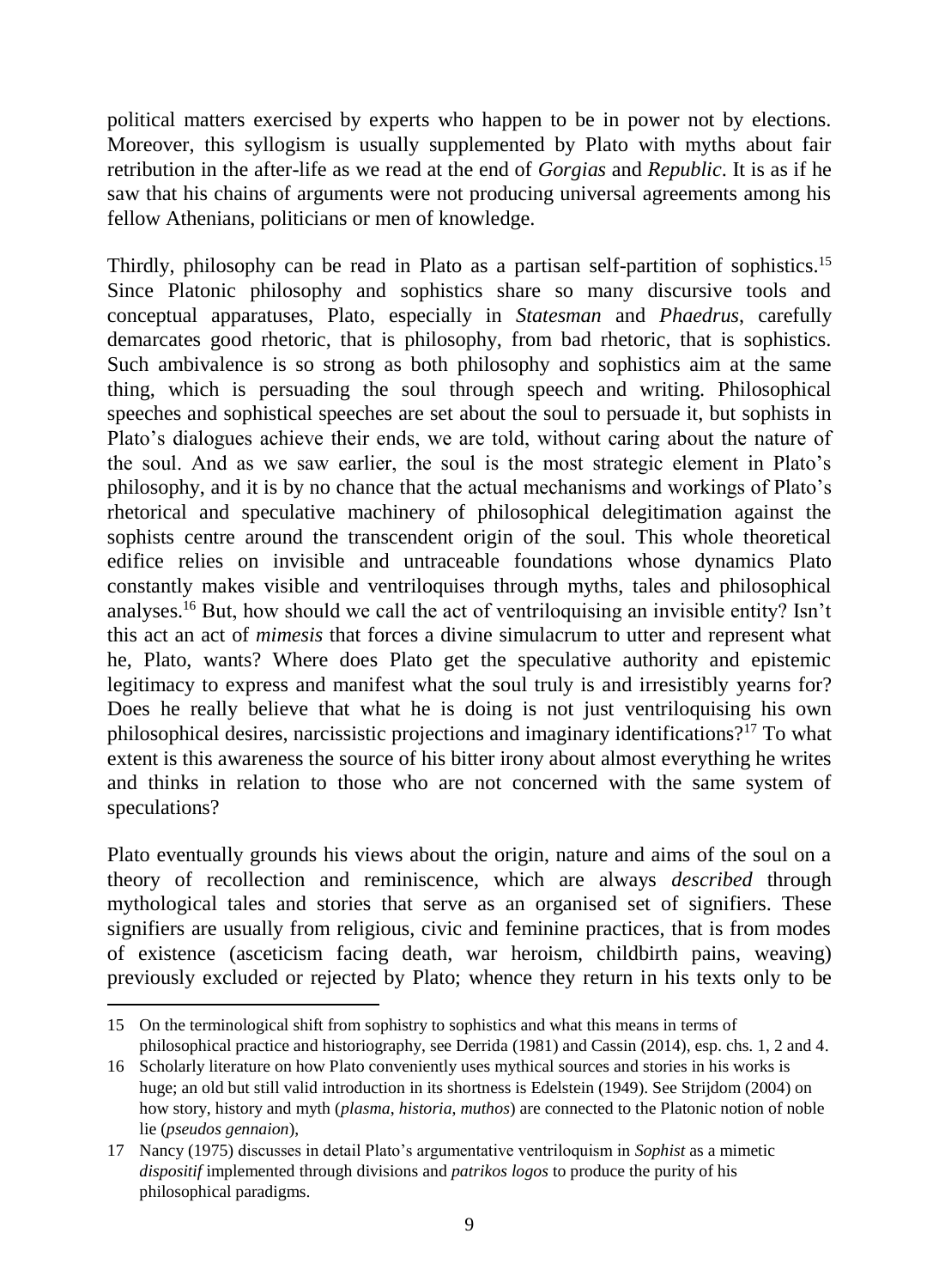reappropriated by philosophers for their paradigmatic arguments—it is a form of incorporation that immediately produces its own symbolic orthodoxy against different and competing paradigms of virtue, excellence and justice. It is a discursive strategy whose goal is the production of the paradigmatic tradition for all possible souls, in other words the philosopher's immortal soul.<sup>18</sup> More specifically, this strategy's final aim is to legitimate the philosopher in its central position in the *polis*. The virile *andreia* of Plato's philosophers, who accept death and dominate irrational passions in both their bodies and souls throughout their lifetime, the masculine economy of a patriarchal ascension that reflects and at the same time transcends the civic virtues of both hoplites and traditional sages, the manly assimilation of exclusive and complex female experiences, all these social practices reinforce and rely on a whole metaphorics of war that is projected, re-inscribed and intellectualised to portray (convenient) *dialogical conflicts* between a self-sufficient sage-hero and the vicious tribe of shadow-makers—a (fictional) *logomachia* that always calls for a (final) *homologia*. But the partitions, divisions and demarcations between Platonic dialectic and sophistics do not ontologically pre-exist his dialogues, his theoretical *Kamfplatz*, they are made of the very social divisions and materials of the texts he gave us:<sup>19</sup>

Even the best of writings are but a reminiscence of what we know, and that only in principles of justice and goodness and nobility taught and communicated orally for the sake of instruction and graven in the soul, which is the true way of writing, is there clearness and perfection and seriousness, and that such principles are a man's own and his legitimate offspring—being, in the first place, the word which he finds in his own bosom; secondly, the brethren arid descendants and relations of his idea which have been duly implanted by him in the souls of others—and who cares for them and no others—this is the right sort of man; and you and I would pray that we may become like him … To all of them we are to say that if their compositions are based on knowledge of the truth … then they are to be called, not only poets, rhetors, legislators, but are worthy of a higher name, befitting the serious pursuit of their life.

<u>.</u>

<sup>18</sup> For a detailed analysis of Plato's tactics and strategies to elevate the philosopher to a new social position through his recontextualisation of religious asceticism, hoplitic endurance and childbirth suffering, see Loraux (1995, chs. 8–9). On the female practice of weaving and textile productions as a rich signifier of awareness and communication among women in ancient Greece, see Wace (1948); Jenkins (1985); Nosch (2014).

<sup>19</sup> See Robinson (2013) on how Plato's arbitrary distinctions (denotation and connotation) play an important role when it comes to demarcate the sophist of noble lineage (the philosopher) from the sophist of bad lineage: "But what about the further, final definition of the sophist, at the very end of the dialogue, in terms of *mimesis* … The weakness lies in what are chosen as the distinguishing features of the definition … Plato's apparent conclusion that sophists fall into two groups, the morally unacceptable and the morally acceptable (those of 'noble descent'). A division of this type *within* a class seems unexceptional; the problem lies in Plato's apparent belief that the latter can remain within the class yet be excluded from the overall definition *of* the class. But this is not good enough. Who, for example, would ever believe that that there are morally praiseworthy and morally repugnant members of the class '*homo sapiens*' but that only the morally praiseworthy ones fall within the *definition* '*homo sapiens*'?" (Robinson 2013, 10–13). On the chiasmus between sophist/philosopher and wolf/dog in relation to (self)demarcation, refutation, ambiguity, *mimesis* and falsehood in *Sophist*, see Canto (1986), esp. pp. 27–38 and pp. 49–51; Cassin (2017).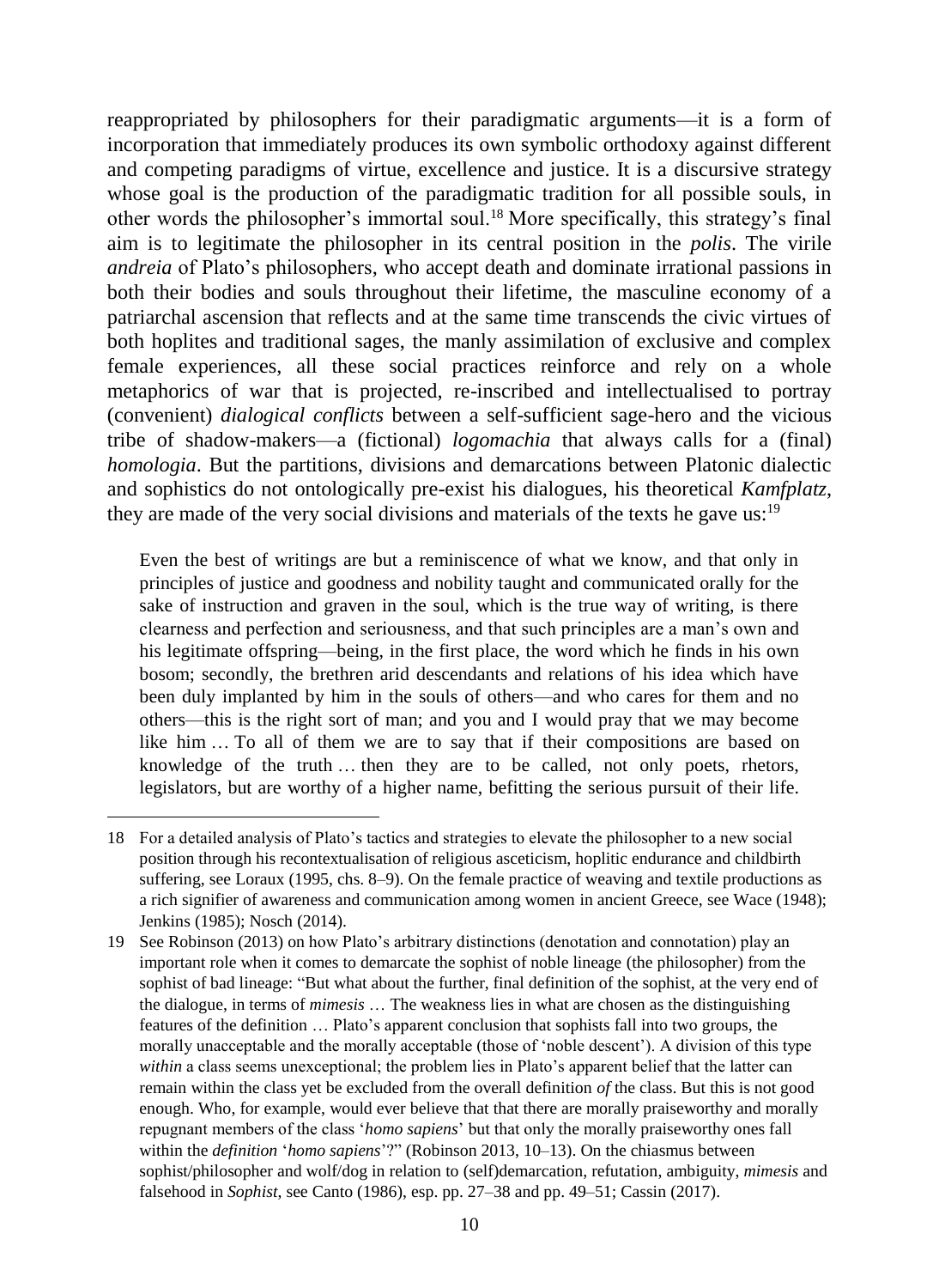What name would you assign to them? Wise, I may not call them; for that is a great name which belongs to God alone—lovers of wisdom or philosophers is their modest and befitting title. (*Phaedrus* 278a–d)

The fourth and last of my brief points on Plato involves how his *logos basileus* implements itself in society and what this means for those who are perceived as curable threat or incurable danger to the philosopher's political order, for those who are perceived as tameable lions or untameable wolves. It is here that Plato's psychology grounds the political order as well as division of labour of his philosophical republic. Platonic human nature, immutable in its phenomenological manifestation, has three major biological characterisations in each subject: intemperate inclinations, passionate courage and rational self-control. Each *natural* psychological trait calls for a specific role, occupation and class in society: those many who are dominated by intemperance in their character (slaves and workers) must only be traders and artisans; those whose inner structure displays good passions and courage must be warriors; those few whose *nous* and rational nature make them superior are naturally destined to be legislators and guardians.<sup>20</sup> As such, *natural* distributions in the soul, *metaphysical* divisions and partitions in human psychology function as an *ontological* machinery of hierarchical legitimation of the *just* social order, of an organic socio-political totality that is predicated upon and perpetually reproduces (psychological) nature as (social) destiny—Plato's apartheid?<sup>21</sup>

It is a socio-political space and time that knows no conceptual exceptions: rhetors and sophists should be punished according to their different degrees of subjugation or non-

<sup>20</sup> Plato describes the strict relation between psychology, socio-political functions and division of labour in *Republic* Book IV.

<sup>21</sup> Althusser (2016) gives us a brief analysis of how this Platonic foundation of politics is supposed to work through psychology: "this human subject, conceived as constituted by a tripartite structure, is in fact the by-product of the political problems that Plato is trying to resolve. It is simultaneously the reflection of these political problems in the individual and the expression of this political problem presented as its solution and its foundation. It is a foundational pathology … [T]he tripartite structure in the human subject is expected to resolve the problem of the division of classes in society … There is a contradiction between the structure of the human being and the function this structure is supposed to perform in society; Plato's solution is to simply substitute for the tripartite structure a hierarchy among the functions in the human subject, that is, to immediately invest a possible psychology with a moral. It is the ordering of the three agencies in the human subject that appears as the condition of possibility of the ordering of the classes in society. We see here what role is played by the establishment of this structure of a possible psychology in Plato's work: to justify the pathology of politics, to justify the fact that the social order is not what it should be, and, at the same time, to found a social order that would be what it should be. But this social order cannot be founded as such in an individual except on the condition of denying the objective meaning of the structures established that could found a psychology and of transforming it immediately into morals. Politics becomes morals in the individual; morals being, in the guise of the constitution of a subject that can be the object of an objective study, nothing but the establishment of an order that, in the subject, realizes the condition of possibility and the foundation of the order that are supposed to be worked out in society." (Althusser 2016, 66–67). For a more detailed account of how the division of labour is in Plato institutionalised and implemented through (ontological) psychology, see Rancière (2004).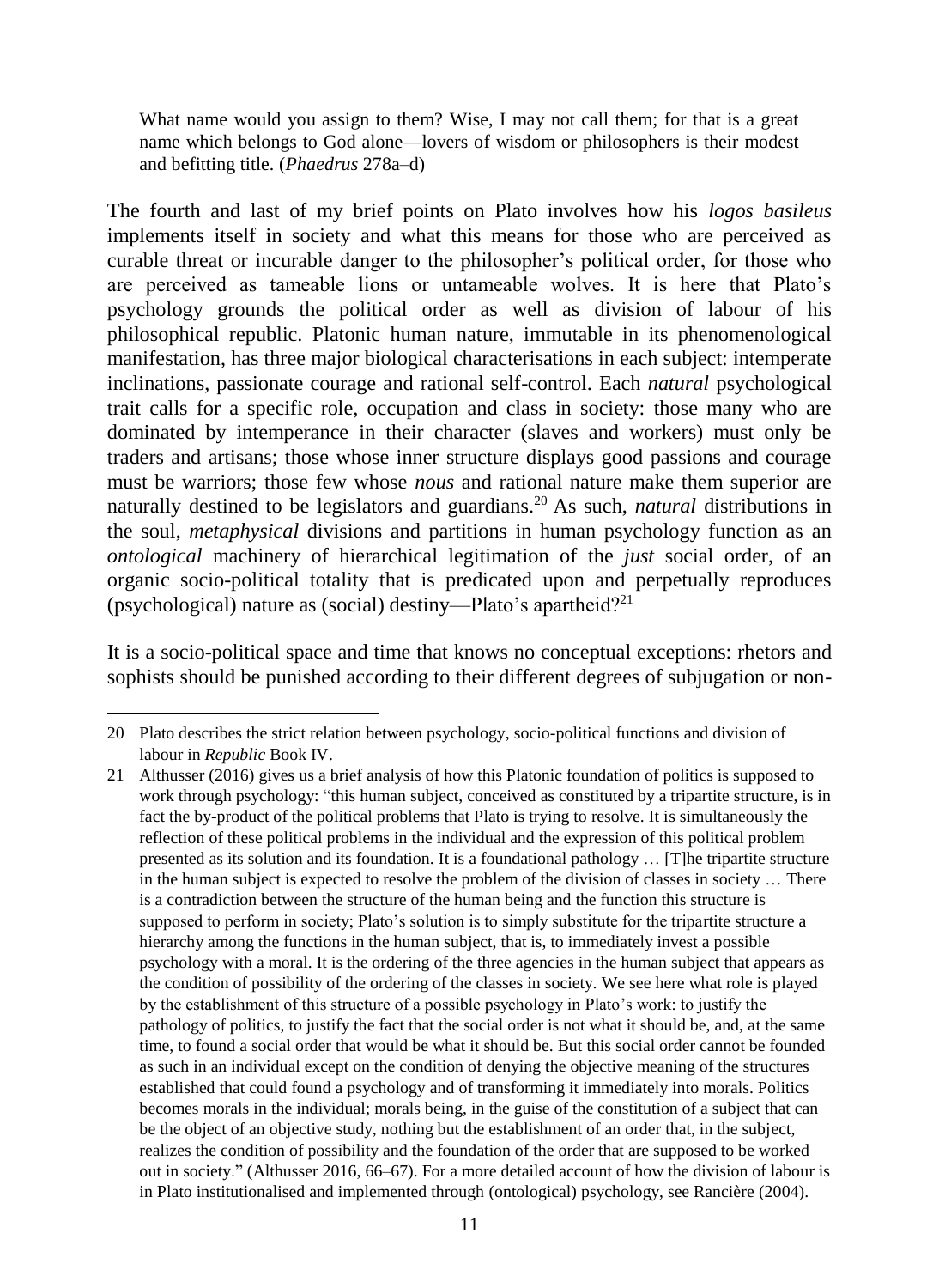subjugation to the true philosophical social order. As we read in *Laws*, those who can be rehabilitated will be tolerated even though they are to be sent to prison to redeem themselves; but those who cannot be re-socialised, philosophy "gets rid of by death and exile" as these are "monstrous natures who not only believe that there are no Gods, or that they are negligent … but in contempt of mankind conjure the souls of the living" (*Laws* 909a–b). The worst crime for Plato, as we know, is to successfully persuade the soul of citizens with anything that is not (his) philosophy. This is the worst possible felony committed by the worst criminals and, as such, it deserves the worst possible punishment—that is, capital punishment. However, even capital punishment is not enough as the dead wolf remains a permanent threat to the German shepherds in power:

… and when he is dead let him be cast beyond the borders unburied, and if any freeman assist in burying him, let him pay the transgression to anyone who is willing to bring a suit against him. But if he leaves behind children who are fit to be citizens, let the guardians of orphans take care of them. (*Laws* 909c–d)

The extramural dispersion of the non-subjugated sophists' carcass leaves their dead bodies at the mercy of stray animals, the worst symbolic punishment in ancient Greece. Furthermore, this ruthless form of punishment is inflicted to ensure their ultimate erasure for the peaceful development of the philosophical society: there must be no visible sign of an alternative *logos* that has threatened the identity, domination and reproduction of the philosophical class, its power and capital. Forcing philosophical re-acculturation for the sophists' progeny—the last possible remnants of a foreclosed past, present and future resistance to Plato' *logos basileus*—secures the safe replication of a philosophical breeding forever identical to itself: concealing the power relations at the basis of its violent imposition makes ruling ideas legitimate in their pedagogic and institutional manifestation. The just reproduction of the philosophical class cannot tolerate the remembrance of those who directly challenged the sheer arbitrariness of its legitimacy, and what must follow is the maintenance and transmission of philosophical institutions that cancel the very possibility of that remembrance<sup>22</sup>

#### **References**

-

Althusser, L. 2016. "Psychoanalysis and Psychology." In Id., *Psychoanalysis and the Human Sciences*, translated by S. Rendall. New York: Columbia University Press, 45–87. [https://doi.org/10.7312/alth17764.](https://doi.org/10.7312/alth17764)

<sup>22</sup> Moving to contemporary issues, we could apply the interpretative protocol of this article to the South African philosophical field and ask: What is that which has been playing or still plays the role of the (Platonic) soul in contemporary academic philosophy in South Africa? What legitimises white philosophy scholars to call and prise themselves as philosophers in South African public universities? Is there such a thing? And if such a thing exists, was this philosophical *simulacrum* and machine of self-legitimation broken down by the emergence of the Azanian Philosophical Society in 2017?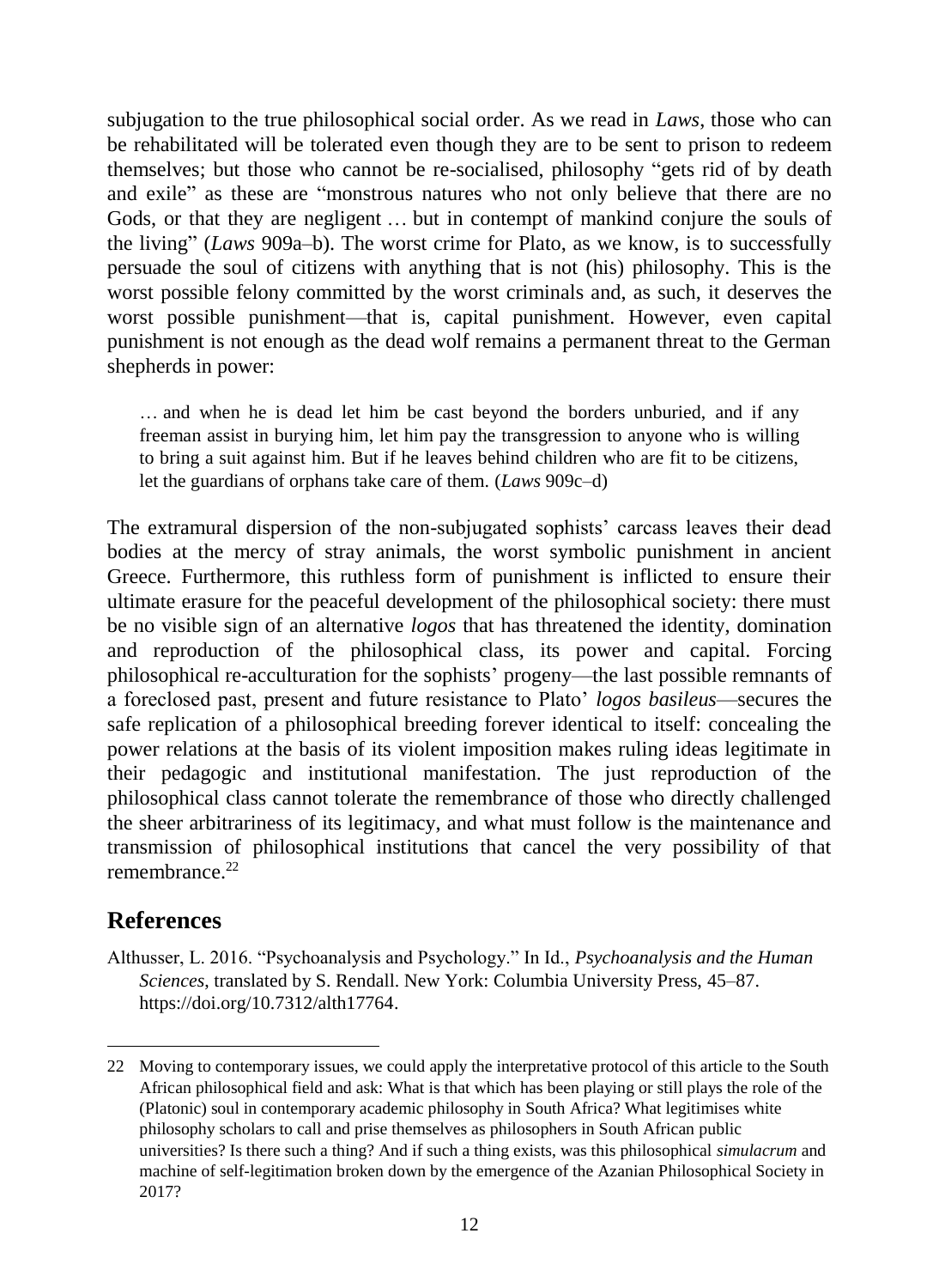- Bordoy, F. C. 2013. "Why is it so Difficult to Catch a Sophist? Pl. *Sph*. 218d3 and 261a5." In *Plato's* Sophist *Revisited*, edited by B. Bossi and T. M. Robinson. Berlin/Boston: De Gruyter, 15–27.
- Bernabé, A. 2013. "The Sixth Definition (*Sophist* 226a–231c): Transposition of Religious Language." In *Plato's* Sophist *Revisited*, edited by B. Rossi and T. M. Robinson. Berlin/Boston: De Gruyter, 41–56.
- Brown, L. 2010. "Definition and Division in Plato's *Sophist*." In *Definition in Greek Philosophy*, edited by D. Charles. Oxford: Oxford University Press, 151–171. [https://doi.org/10.1093/acprof:oso/9780199564453.003.0005.](https://doi.org/10.1093/acprof:oso/9780199564453.003.0005)
- Canto, M. 1986. "Politiques de la refutation. Entre chien at loup: le philosophe et le sophiste." In *Positions de la sophistique: Colloque de Cerisy*, edited by B. Cassin. Paris: Vrin, 27–51.
- Cassin, B. 2014. *Sophistical Practice: Towards a Consistent Relativism*, translated by M. Syrotinski, A. Goffey et alii. New York: Fordham University Press. [https://doi.org/10.5422/fordham/9780823256389.001.0001.](https://doi.org/10.5422/fordham/9780823256389.001.0001)
- Cassin, B. 2017. "The Muses and Philosophy: Elements for a History of the *Pseudos*." In *Contemporary Encounters with Ancient Metaphysics*, edited by A. J. Greenstine and R. J. Johnson. Edinburg: Edinburgh University Press, 13–29. [https://doi.org/10.3366/edinburgh/9781474412094.003.0002.](https://doi.org/10.3366/edinburgh/9781474412094.003.0002)
- Derrida, J. 1981. "Plato's Pharmacy." In Id., *Dissemination*, translated by B. Johnson. London: The Athlone Press, 61–171.
- Edelstein, L. 1949. "The Function of the Myth in Plato's Philosophy." *Journal of the History of Ideas* 10 (4): 463–481. [https://doi.org/10.2307/2707185.](https://doi.org/10.2307/2707185)
- Gill, M. L. 2010. "Division and Definition in Plato's *Sophist* and *Statesman*." In *Definition in Greek Philosophy*, edited by D. Charles. Oxford: Oxford University Press, 172–199. [https://doi.org/10.1093/acprof:oso/9780199564453.003.0006.](https://doi.org/10.1093/acprof:oso/9780199564453.003.0006)
- Irigaray, L. 1985. "Plato's *Hystera*." In Ead., *Speculum of the Other Woman*, translated by G. C. Gill. Ithaca: Cornell University Press, 243–364.
- Jenkins, D. 1985. "The Ambiguity of Greek Textiles." *Arethusa* 18 (2):109–132.
- Lacan, J. 2017. *Talking to Brick Walls: A Series of Presentations in the Chapel at Sainte-Anne Hospital*, translated by A. Prince. Cambridge & Medford: Polity.
- Loraux, N. 1995. *The Experiences of Tiresias: The Feminine and the Greek Man*, translated by P. Wissing. Princeton: Princeton University Press.
- Lyotard, J.-F. 1988. "Plato Notice." In Id., *The Differend: Phrases in Dispute*, translated by G. Van Den Abbeele. Manchester: Manchester University Press, 19–26.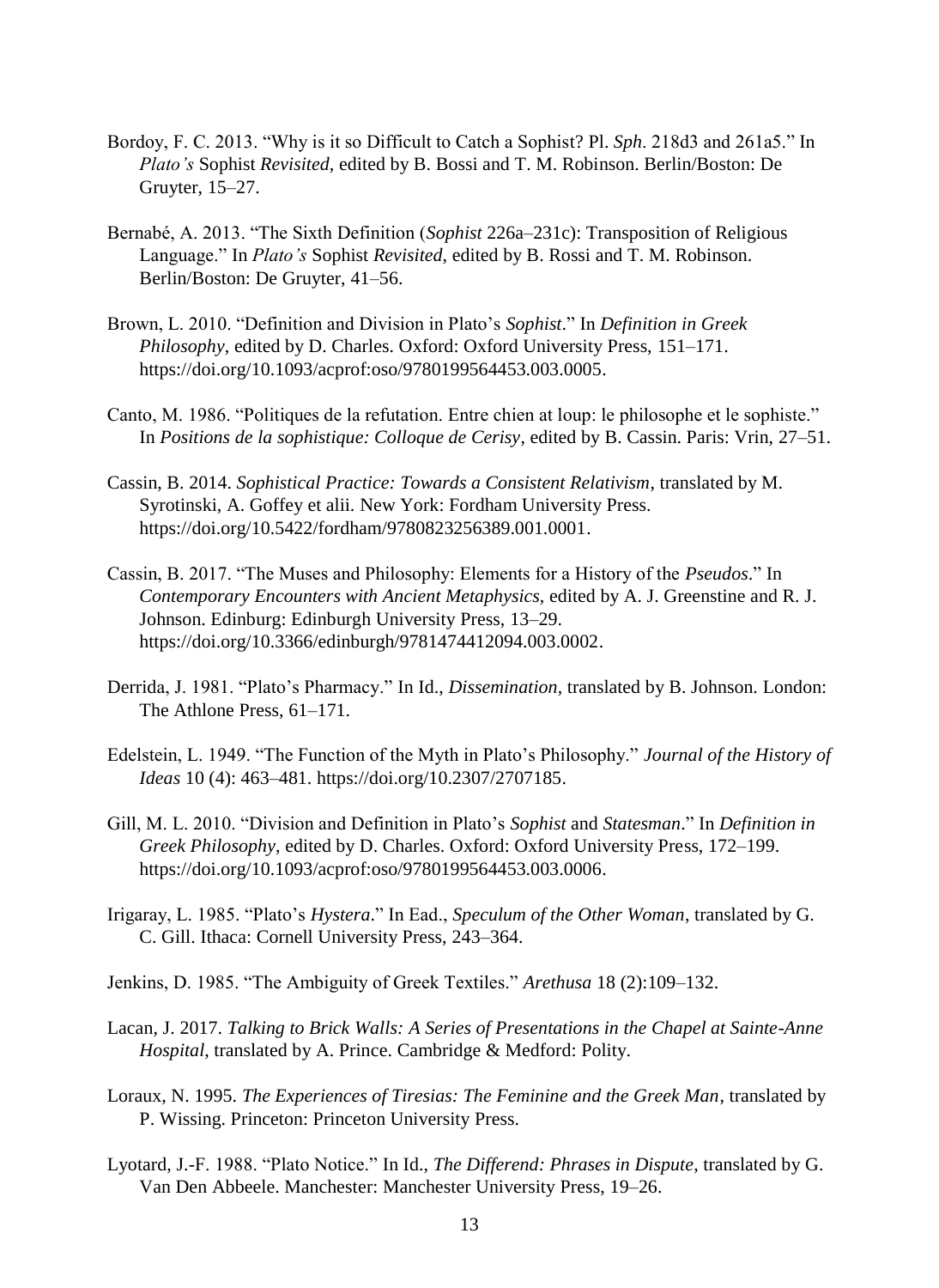- Mamdani, M. 2013. *Define and Rule: Native as Political Identity*. Johannesburg: Wits University Press. [https://doi.org/10.4159/harvard.9780674067356.](https://doi.org/10.4159/harvard.9780674067356)
- Marx, K. 1975. "The Holy Family, or Critique of Critical Critique: Against Bruno Bauer and Company." Translated by R. Dixon and C. Dutt. In K. Marx & F. Engels, *Marx & Engels Collected Works Vol 04: Marx and Engels 1844–45*. London: Lawrence and Wishart, 5– 211.
- Marx, K. 1976. "The Poverty of Philosophy: Answer to the *Philosophy of Poverty* by M. Proudhon." Translated by F. Knight. In K. Marx & F. Engels, *Marx & Engels Collected Works Vol 06: Marx and Engels 1845–48.* London: Lawrence and Wishart, 105–212.
- Nancy, J.-L. 1975. "Le ventriloque." In S. Agacinsky et al., *Mimesis des articulations.* Paris: Aubier-Flammarion, 271–338.
- Nehamas, A. 1990. "Eristic, Antilogic, Sophistic, Dialectic: Plato's Demarcation of Philosophy from Sophistry." *History of Philosophy Quarterly* 7 (1): 3–16.
- Nosch, M.-L. 2014. "Voicing the Loom: Women, Weaving, and Plotting." In *KE-RA-ME-JA: Studies Presented to Cynthia W. Shelmerdine*, edited by D. Nakassis, J. Gulizio and S. A. James. Philadelphia: INSTAP Press, 91–101. [https://doi.org/10.2307/j.ctt1287gx6.16.](https://doi.org/10.2307/j.ctt1287gx6.16)
- Notomi, N. 1999. *The Unity of Plato's* Sophist*: Between the Sophist and the Philosopher*. Cambridge: Cambridge University Press. [https://doi.org/10.1017/CBO9781107297968.](https://doi.org/10.1017/CBO9781107297968)
- Plato. 1871. *The Dialogues of Plato in 5 Volumes*, translated by B. Jowett. London: Oxford University Press.
- Press G. A. 2000. *Who Speaks for Plato? Studies in Platonic Anonymity*, edited by G. A. Press. Lanham: Rowman & Littlefield.
- Rancière, J. 2004. "Plato's Lie." In Id., *The Philosopher and His Poor*, translated by J. Drury, C. Oster and A. Parker. Durham: Duke University Press, 1–53. [https://doi.org/10.1215/9780822385707.](https://doi.org/10.1215/9780822385707)
- Robinson, T. M. 2013. "Protagoras and the Definition of 'Sophist' in the *Sophist*." In *Plato's*  Sophist *Revisited*, edited by B. Rossi and T. M. Robinson. Berlin/Boston: De Gruyter, 3– 13.
- Ryle, G. 1966. *Plato's Progress*. Cambridge: Cambridge University Press.
- Strijdom, J. 2004. "Images of Love and Politics: Plato's conscious manipulation of myths." *Phronimon* 5 (1): 1–12.
- Thesleff, H. 2000. "The Philosopher Conducting Dialectic." In *Who Speaks for Plato? Studies in Platonic Anonymity*, edited by G. A. Press. Lanham: Rowman & Littlefield, 53–66.